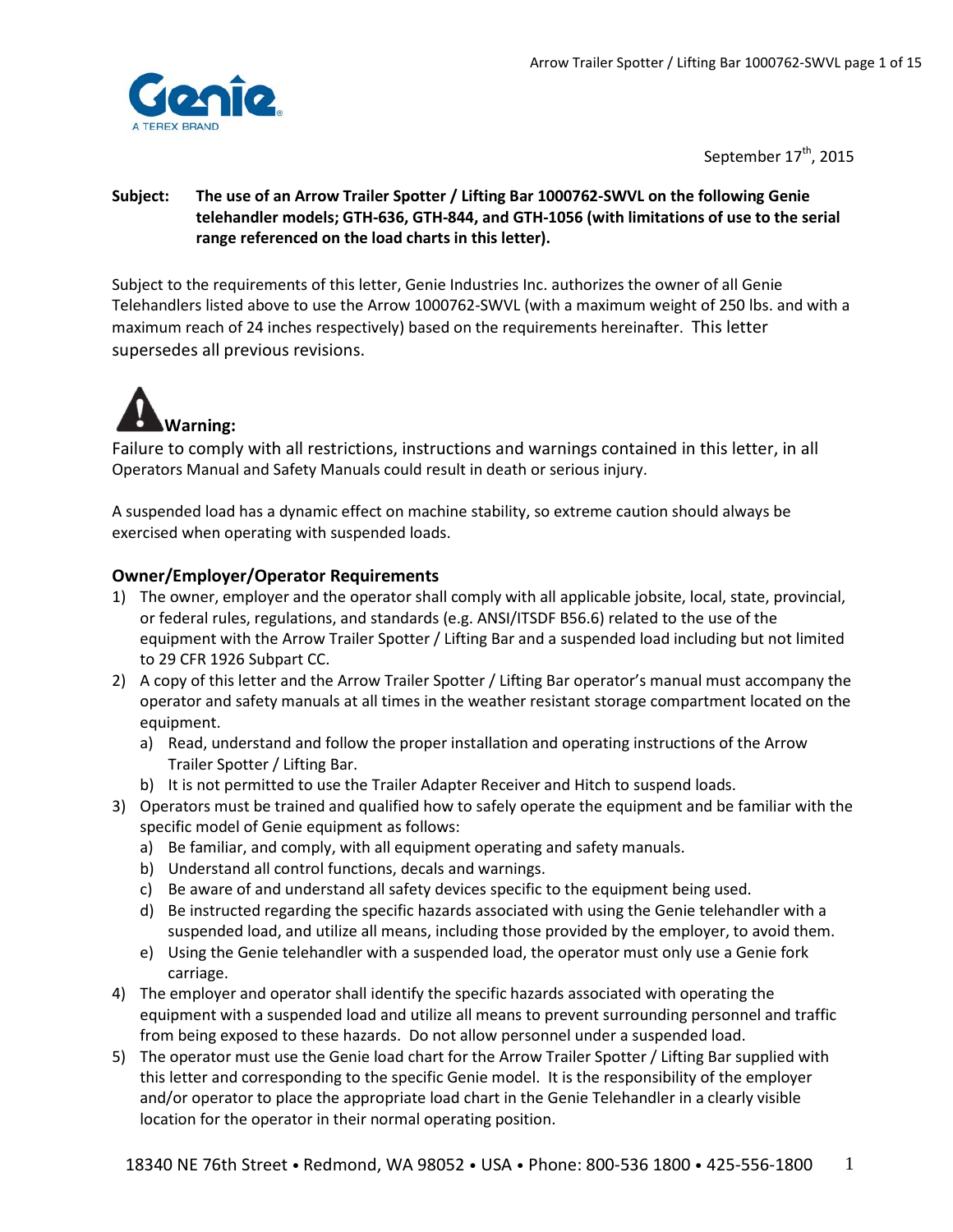

Note: Lamination of the load chart may help minimize potential damage.

## **Specific Training**

- 1) The employer shall provide any additional training to the operator, and other personnel, that's deemed necessary to safely operate the Genie telehandler with a suspended load, which may include but not be limited to the following:
	- a) Setup
		- i) If the telehandler has a hydraulic powered fork carriage:
			- (1) Verify that the fork carriage is reset to 0 degrees rotation on its pivot axis.
			- (2) Turn off the telehandler and disable the hydraulic power to the attachment by disconnecting the hydraulic couplers to the attachment.
		- ii) Position both forks equally from the centerline of the fork carriage such that the load center of the attachment is on center with the fork carriage and boom.
		- iii) Secure the attachment to the forks and fork carriage per the manufacturer's instructions.
	- b) Rigging
		- i) A qualified rigger shall determine the most appropriate rigging equipment, and methods, for properly secure the load such that unintentional unhooking or displacement of the load or rigging is avoided.
		- ii) All rigging shall be approved, and in proper working condition, by the employer prior to lifting.
		- iii) Suspend the load in a position to help minimize potential swinging.
		- iv) If possible, position the load in a manner that will help minimize the exposed surface area to wind.
	- c) Signal person
		- i) A signal person must be provided in each of the following situations
			- (1) The point of operation, meaning the load travel or the area near or at load placement, is not in full view of the operator.
			- (2) When the equipment is traveling, the view in the direction of travel is obstructed.
			- (3) Due to site specific safety concerns, either the operator or the person handling the load determines that it is necessary.
		- ii) The signals used (hand, voice, audible, or new), and means of transmitting the signals to the operator (such as direct line of sight, video, radio, etc.), must be appropriate for the site conditions.
		- iii) When using hand signals, the Standard Method must be used (see Appendix A of 1926 Subpart CC). Exception: Where use of the Standard Method for hand signals is infeasible, or where an operation or use of an attachment is not covered in the Standard Method, nonstandard hand signals may be used in accordance with paragraph (c)(2) of 1926.1419.
	- d) Lifting
		- i) Do not suspend a load from the trailer hitch adapter receiver. The rigging could come loose which could result in the load falling. Only lift a suspended load from the designated hook position shown on the load charts (i.e. position one).
		- ii) Do not leave the controls while the load is suspended except when a competent person determines it is safe to do so.
			- (1) Competent person means one who is capable of identifying existing and predictable hazards in the surroundings or working conditions which are unsanitary, hazardous, or dangerous to employees, and who has authorization to take prompt corrective measures to eliminate them.
		- iii) Only lift the load when the telehandler is on firm level ground.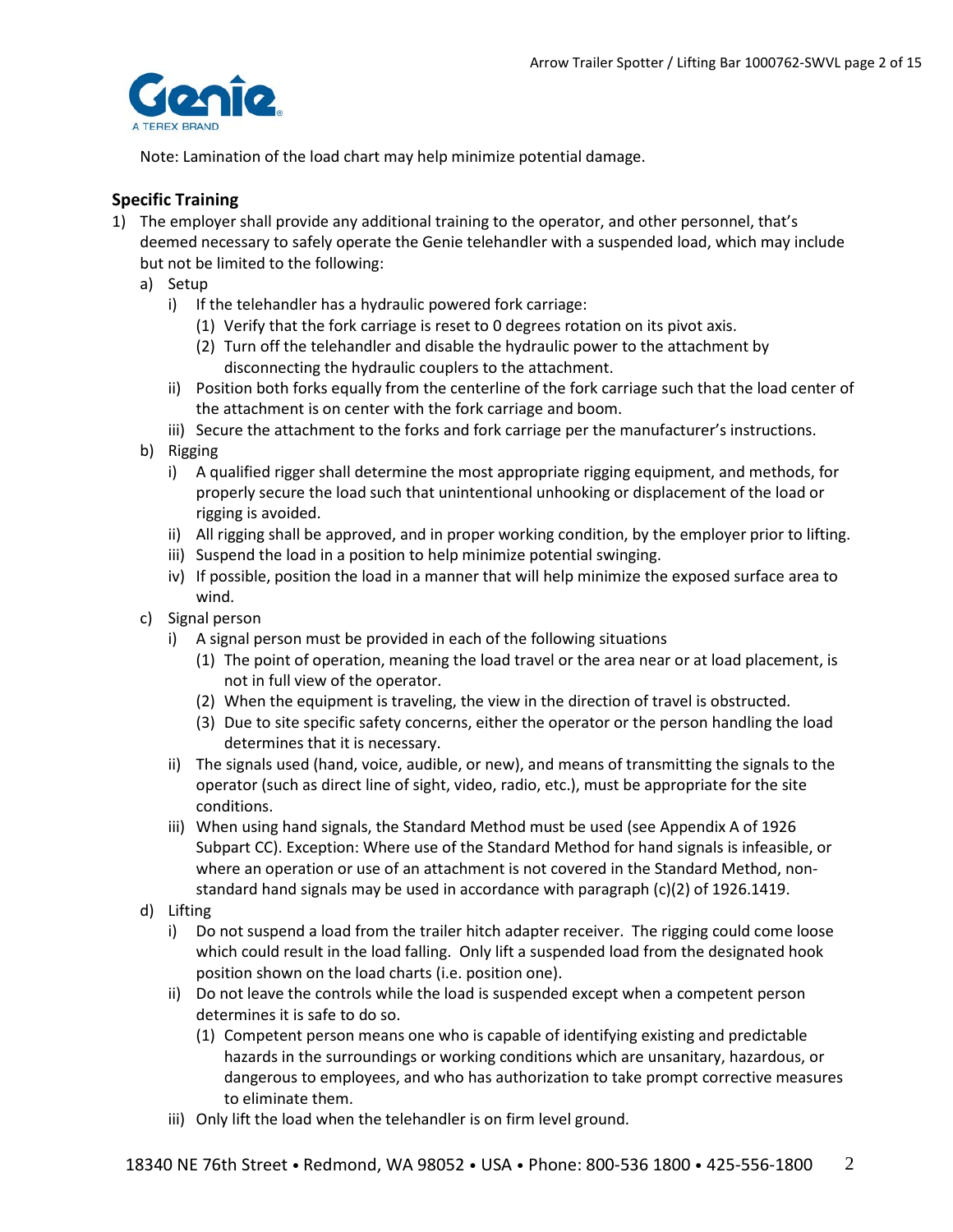

- iv) Do not operate the machine while people are under a suspended load. If people are approaching an elevated load, immediately inform them to evacuate the area.
- v) All movements of the load must be accomplished at lowest possible speed.
- vi) Do not suspend a load from the hitch adapter (i.e. position 2 on the load chart).
- vii) Do not lift loads in windy conditions that will result in the movement of the load out of the booms centerline.
- viii) Level the telehandler before lifting the load.
- ix) Deploy stabilizers, if equipped, prior to picking or placing the suspended load.
- x) Do not tilt the forks forward from the tilted back position with a suspended load.
- xi) Use guide ropes or tag lines by qualified personnel to help control the load and prevent it from swinging.
- xii) Do not attempt to use the telehandler frame-leveling to compensate for a swinging load.
- xiii) Never drag the load.
- xiv) Do not try to move fixed or obstructed loads.
- xv) Only lift a load vertically; do not pull a load horizontally as it could cause excessive swinging of the load.
- xvi) Do not attempt to lift a trailer off of the ground.
- e) Visibility
	- i) When visibility is or could be obstructed, the operator shall use alternative/additional means to safely transport the load.
		- (1) Use of additional personnel to direct the operator in his movements as well as surrounding ground traffic.
- f) Travel
	- i) A competent person shall supervise the operation, and determine if it is necessary to reduce rated capacity, and make a determination regarding load position, boom location, ground support, travel route, overhead obstructions, and speed of movement necessary to ensure safety.
	- ii) Speed shall be limited by any conditions that could cause any unexpected movement of the load, or jeopardize the safe transport of the load.
	- iii) The telehandler boom shall be retracted and lowered as much as possible.
	- iv) The load shall be transported as low to the ground as practical.
	- v) Only travel on solid surfaces.
	- vi) Start, travel, turn and stop slowly to prevent the load from becoming unstable or swing.
	- vii) Do not exceed walking speed with a load.
	- viii) Do not use any controls to re-positioning the load when traveling. Come to a gradual and complete stop before attempting to re-position the load.
	- ix) Be aware of the increased turning radii and avoid any potential collisions.

### **Use Requirements/Considerations**

- 1) This approval only applies for the primary intended purpose and use of the Genie telehandler, as defined by ANSI/ITSDF B56.6 and CSA B335.
- 2) Rigging shall comply with applicable ASME rigging standards (ex: B31.9, B30.26)
- 3) The combined load center shall be located approximately on the center line of the telehandler boom.
- 4) The additional weight of the rigging, the load, the hitch adapter, and the position of the combined load center, shall be taken into consideration and be deducted from the load chart capacity allowance prior to lifting.
- 5) The maximum load capacities referenced on the Genie load charts or the attachment shall not be exceeded.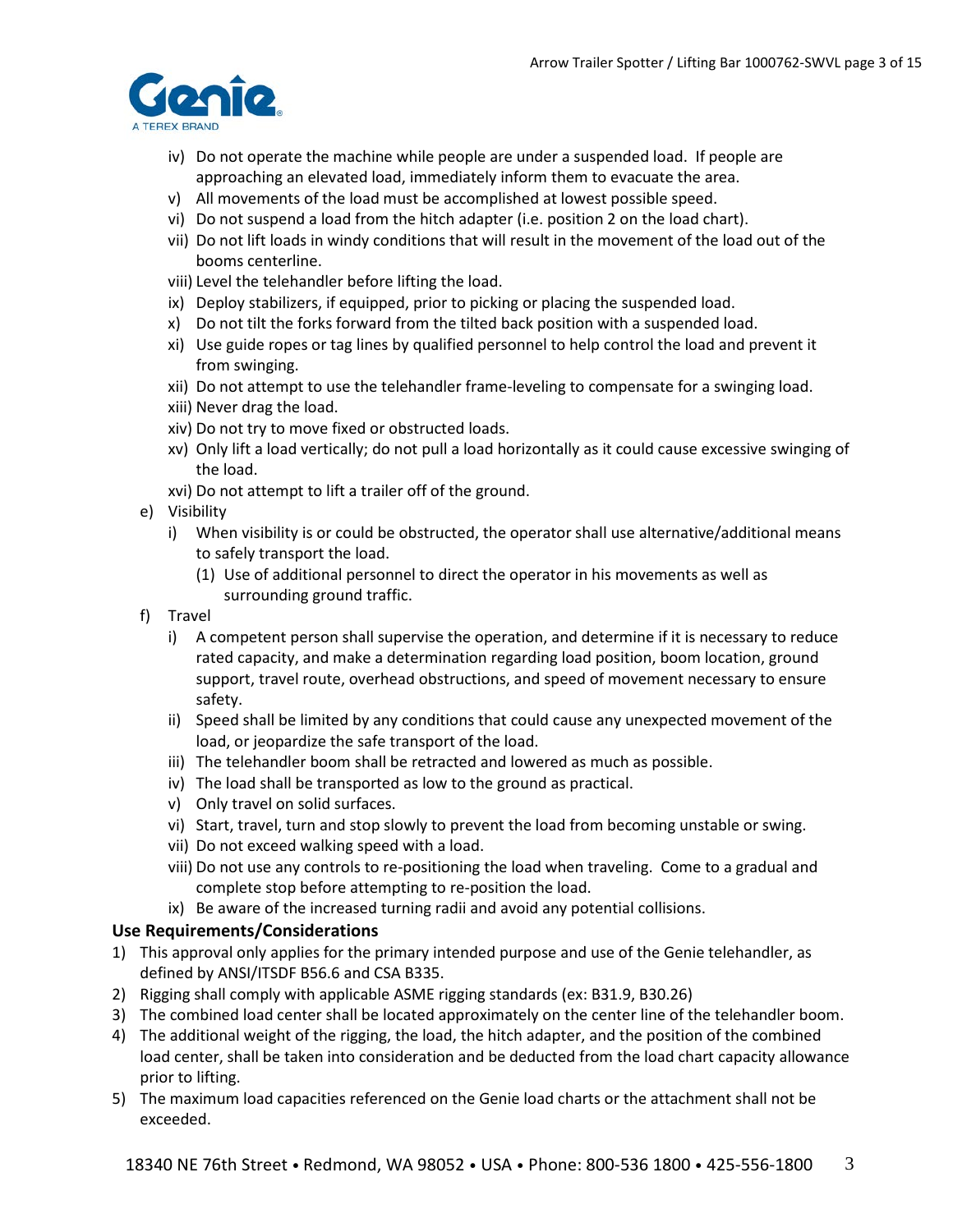

- 6) Always properly secure the attachment prior to use such that any movement of the attachment is minimized during use and that the rear of the attachment is against the fork.
- 7) Arrow Material Handling Products is responsible for the attachment:
	- a) Design
	- b) Fabrication
	- c) Workmanship
	- d) Structural integrity
	- e) Fit and function
	- f) Overall quality
	- g) Any operating and safety instructions specific to the attachment
	- h) Clearly marking the attachment in accordance with ANSI/ITSDF B56.6

In consideration for Genie's authorization herein, the equipment owner hereby agrees to indemnify and hold harmless Genie Industries Inc. and its parent and affiliated companies against any and all liability, claims, suits, losses, costs and legal fees caused by, arising out of, or resulting from the approved modification/application of the Genie equipment; any negligent act in the operation of the equipment by the owner, user and/or operator; the failure to comply with the criteria set forth in this letter related to the modification/application; the design, manufacture and installation of any modification; the safety rules and operating instructions in the Operator's Manual; the design and placement of any safety decals; the operation of the equipment by the owner, user and/or operator; and any negligent act or omission related to the equipment, its use or its modification.

# **BY PROCEEDING WITH THE APPLICATION AUTHORIZED HEREIN, YOU AGREE TO THE CONTENTS OF THIS LETTER AND ITS CONDITIONS. IF YOU DO NOT AGREE, DO NOT PROCEED WITH THE PROPOSED MODIFICATION/APPLICATION.**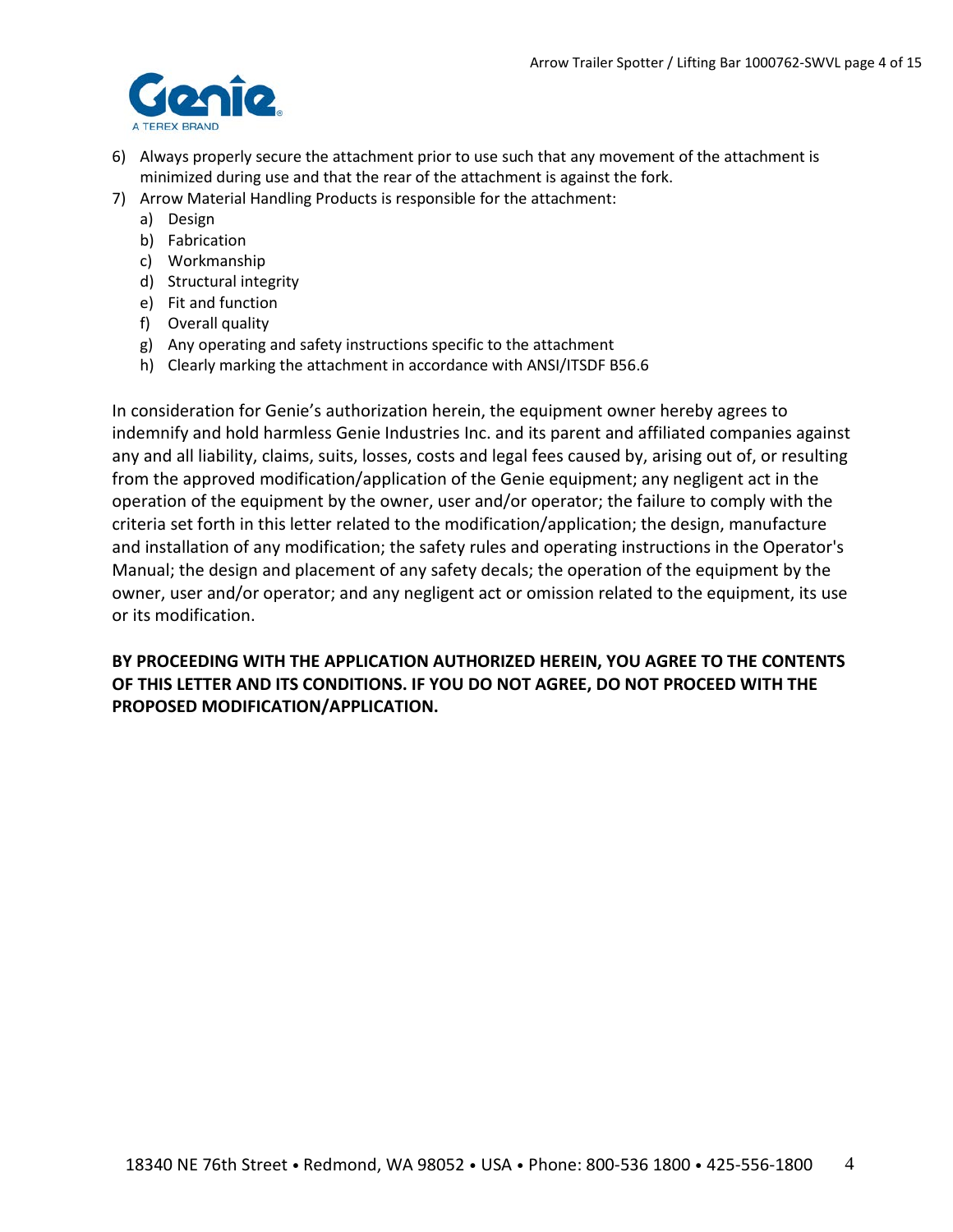

#### **GTH636 Load Chart Serial No. GTH0614H-10001 and following GTH0615E-10001 and following for**



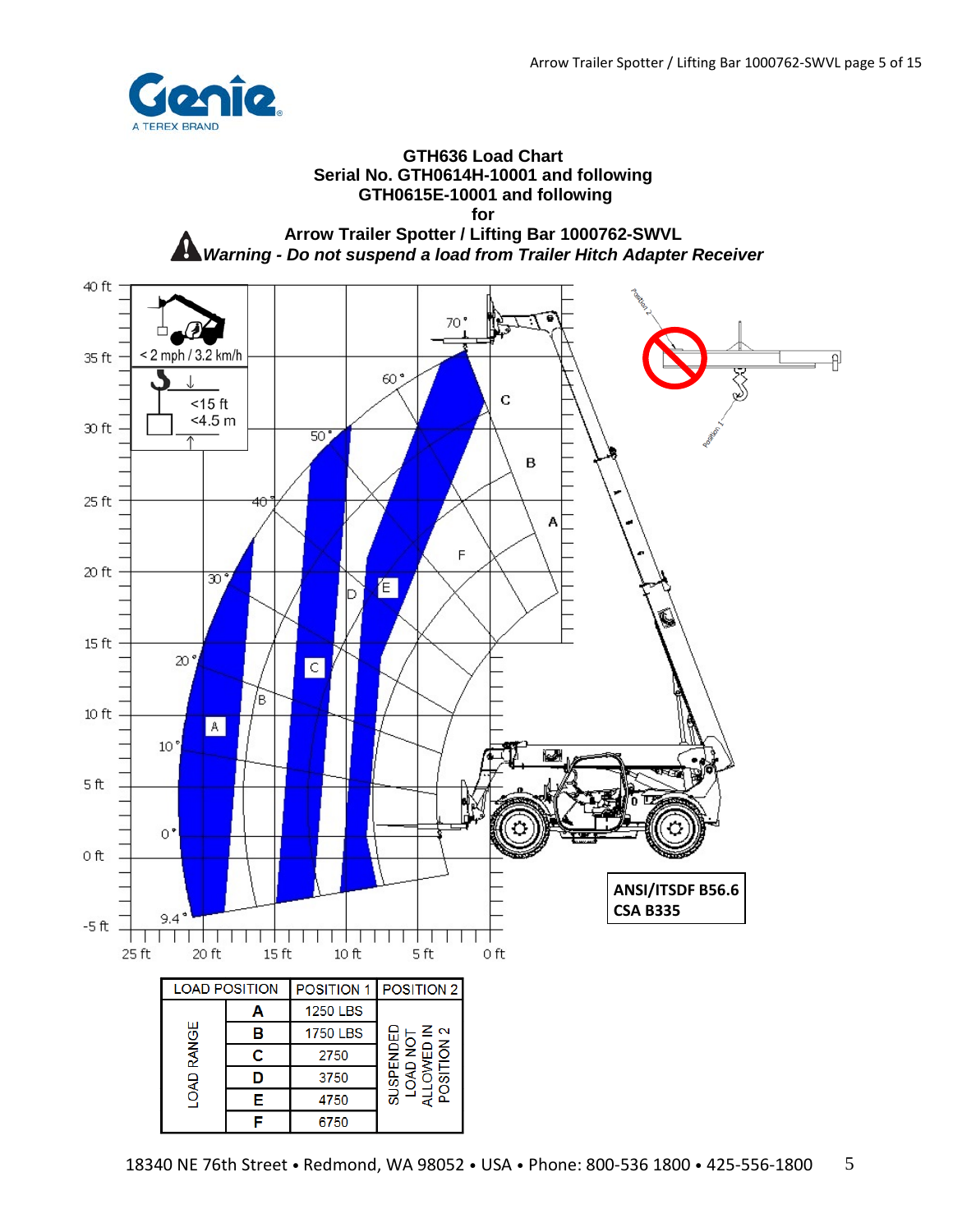

#### **GTH844 Load Chart Serial No. GTH0813-16606 and following for Arrow Trailer Spotter / Lifting Bar 1000762-SWVL** *Warning - Do not suspend a load from Trailer Hitch Adapter Receiver*

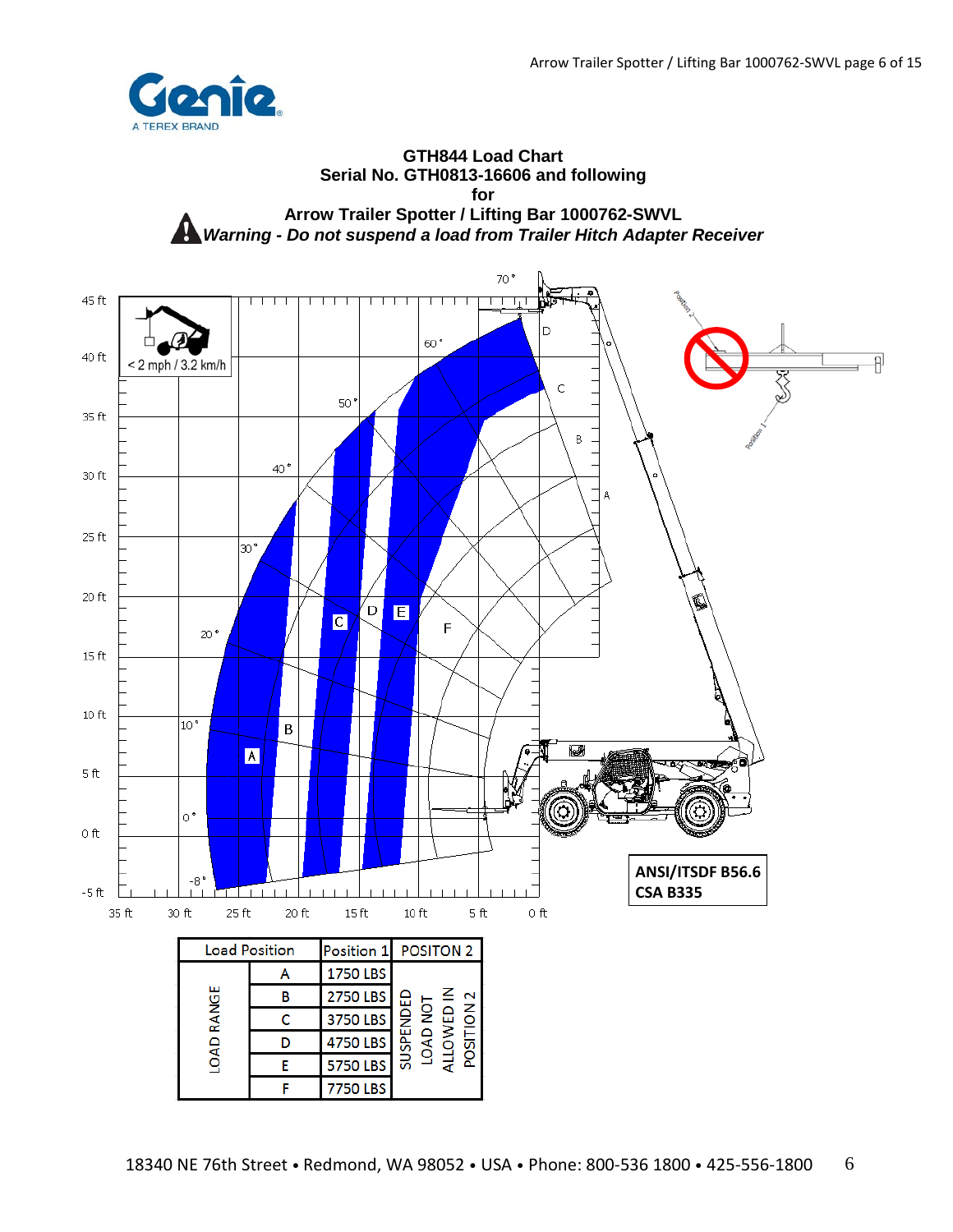유